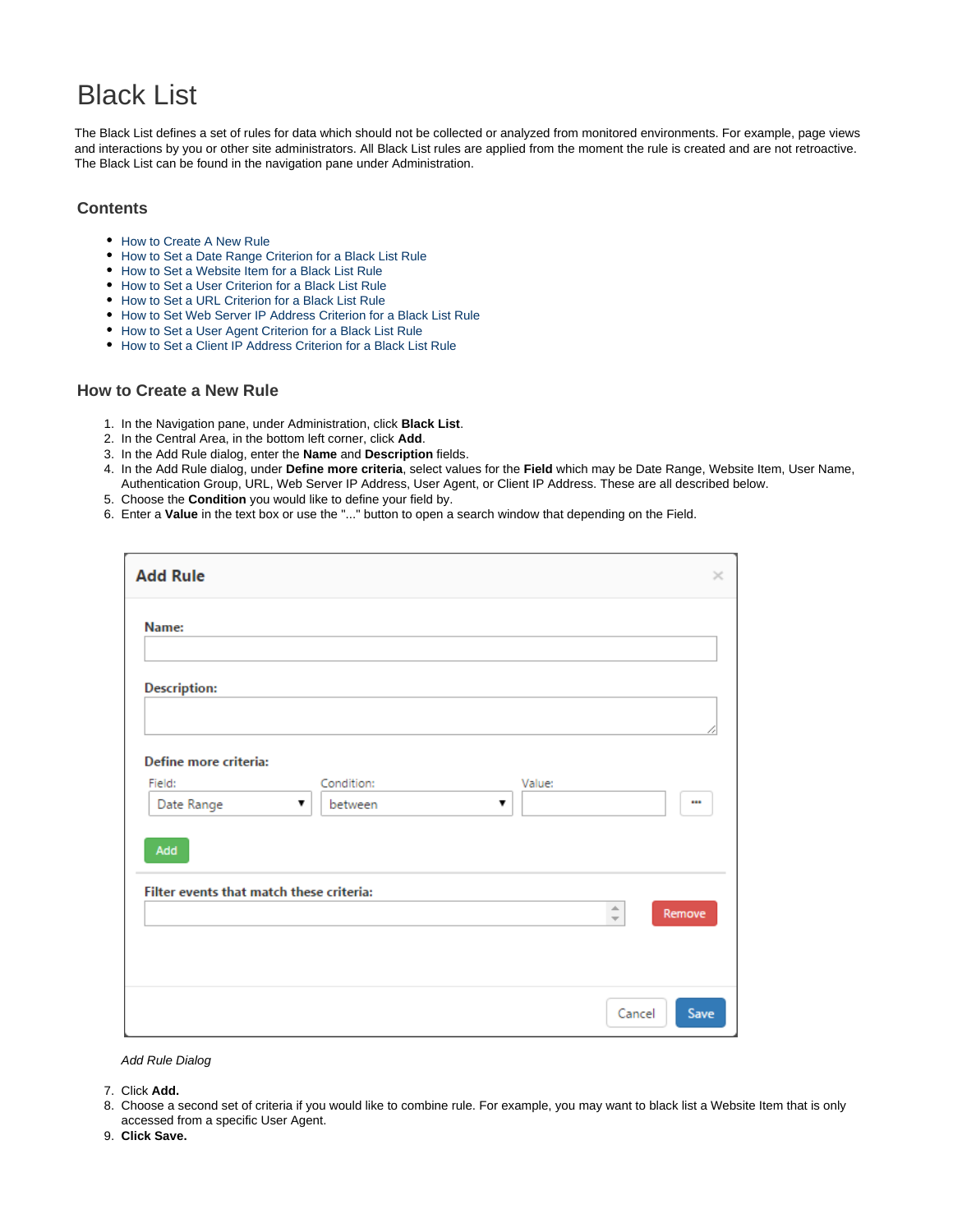10. The new rule is added to the Black List. The **Valid From** Column in the Central Area displays the date and time the rule was activated.

**Note** - Separate rules in the Black List have an OR relationship, which means they do not influence or rely on each other. Multiple criteria within a single rule have an AND relationship, which means that all criteria within the rule must be met.

| <b>CARDIOLOG ANALYTICS</b>            |                                                                                                             | knowledge base   Connected As INTLOCK-QA\Administrator  | $\hat{\phantom{a}}$  |
|---------------------------------------|-------------------------------------------------------------------------------------------------------------|---------------------------------------------------------|----------------------|
|                                       | Configuration Checklist: You haven't completed all of the tasks on your checklist: View Checklist   Dismiss |                                                         |                      |
| <b>Report Center</b><br>B             | <b>Black List</b>                                                                                           |                                                         |                      |
| <b>Analysis Center</b><br><u>ldıl</u> | Name                                                                                                        | <b>Description</b>                                      | <b>Valid From</b>    |
|                                       | <b>Exclude Admins</b><br>ш                                                                                  | Exclude administrators and site content owners          | 4/27/2016 4:29:41 AM |
| Optimization<br>$\blacktriangledown$  | Exclude Test Server IP                                                                                      | Exclude usage events comiong from the load tests server | 4/27/2016 4:30:37 AM |
| $\blacktriangleright$ Acquisition     | Exclude Mobile Traffic                                                                                      | Exclude iPhone and Android traffic                      | 4/27/2016 4:31:23 AM |
| <b>Visitor Engagement</b><br>I        |                                                                                                             |                                                         |                      |
|                                       |                                                                                                             |                                                         |                      |
| <b>Q</b> <sup>8</sup> Settings        |                                                                                                             |                                                         |                      |
| Administration<br>₽                   |                                                                                                             |                                                         |                      |
| <b>Black List</b>                     |                                                                                                             |                                                         |                      |
| <b>Custom Widgets</b>                 |                                                                                                             |                                                         |                      |
| <b>CardioLog Scheduling Service</b>   |                                                                                                             |                                                         |                      |
| <b>IIS Log Import</b>                 |                                                                                                             |                                                         |                      |
| <b>Product License</b>                |                                                                                                             |                                                         |                      |
| <b>Roles</b>                          |                                                                                                             |                                                         |                      |
| <b>System Configuration</b>           |                                                                                                             |                                                         |                      |
| <b>System Diagnostics</b>             |                                                                                                             |                                                         |                      |
| <b>URL Mappings</b>                   |                                                                                                             |                                                         |                      |
|                                       | Add<br>Remove                                                                                               |                                                         |                      |

#### Black List dialog

- 11. To edit a rule, simply click on it and edit the parameters as you would when adding a rule.
- 12. To delete a rule, select it using the inline check box and click **Remove** from the bottom left hand corner.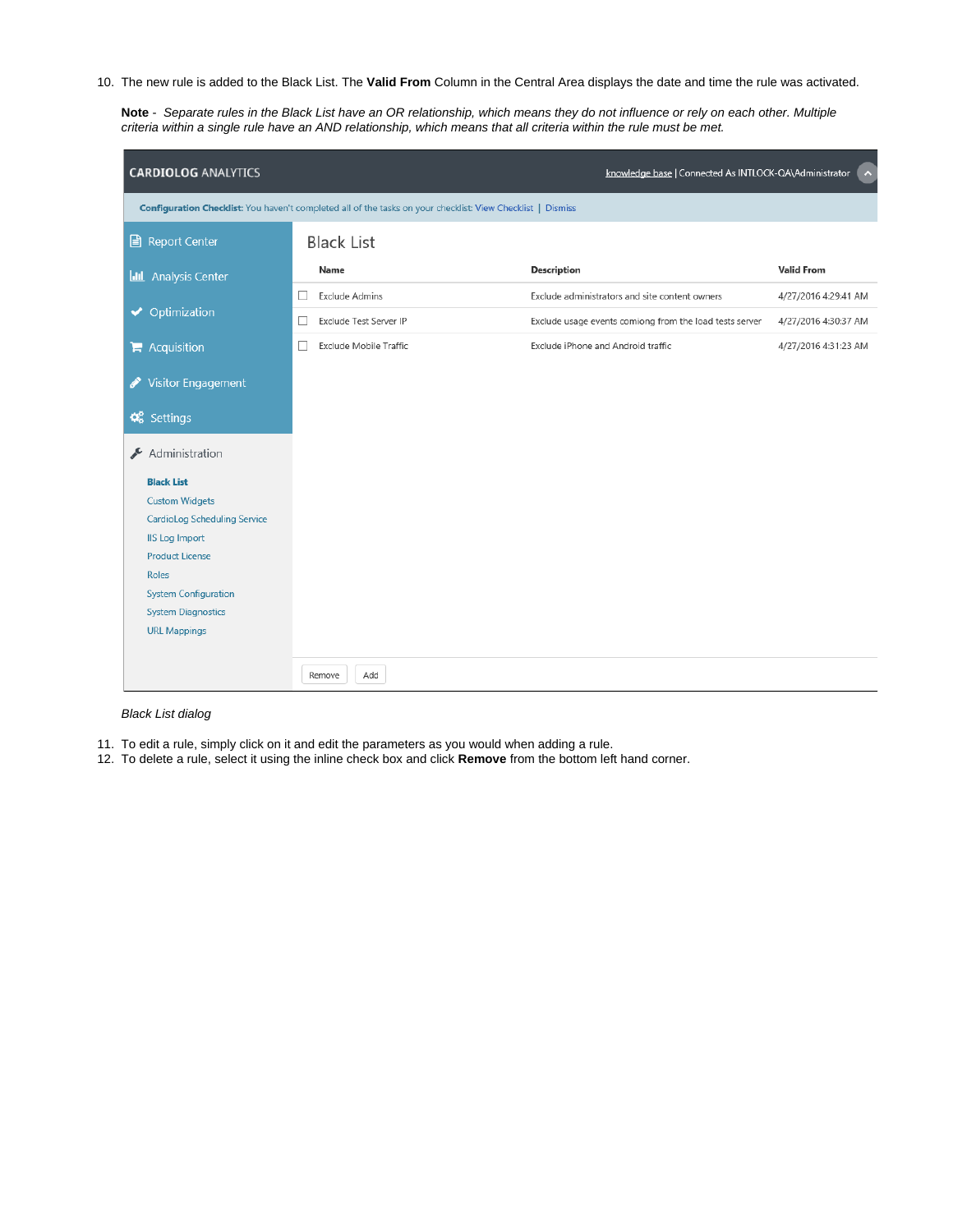| <b>Edit Rule</b>                                                                               |                        |                  | $\times$                                 |
|------------------------------------------------------------------------------------------------|------------------------|------------------|------------------------------------------|
| Name:<br>iPhone                                                                                |                        |                  |                                          |
| <b>Description:</b><br>iPhone browsers                                                         |                        |                  |                                          |
| Define more criteria:<br>Field:<br><b>User Agent</b><br>▼                                      | Condition:<br>contains | Value:<br>iphone |                                          |
| <b>Add to List</b><br>Filter events that match these criteria:<br>User Agent contains 'iphone' |                        |                  | A.<br>Remove<br>$\overline{\phantom{a}}$ |
|                                                                                                |                        |                  | Cancel<br>Save                           |

Edit Rule dialog

# <span id="page-2-0"></span>**How to Set a Date Range Criterion for a Black List Rule**

- 1. In the Add or Edit Rule dialog select **Date Range** from the **Field** drop down list.
- 2. Click on Browse (**...**) and select a date range.
- 3. Click **OK** to confirm your selection.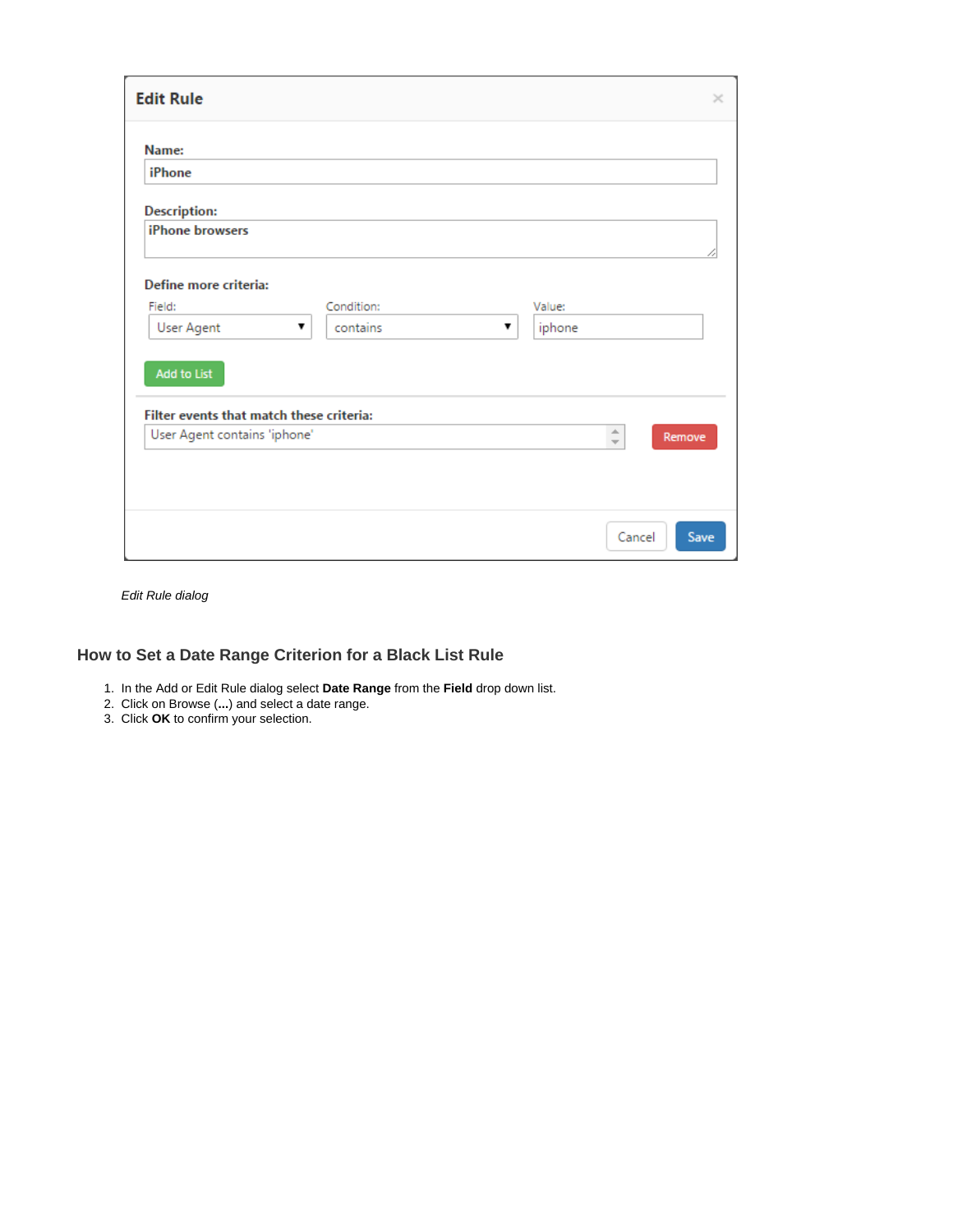|    | <b>Customized Date Range</b><br>$\times$                        |                |                   |    |                        |    |  |    |                |   |                   |          |         |                |    |        |    |                      |                |   |     |  |
|----|-----------------------------------------------------------------|----------------|-------------------|----|------------------------|----|--|----|----------------|---|-------------------|----------|---------|----------------|----|--------|----|----------------------|----------------|---|-----|--|
|    | Date Range (M/d/yyyy)<br>From<br>To<br>11/23/2015<br>11/23/2015 |                |                   |    |                        |    |  |    |                |   |                   |          |         |                |    |        |    |                      |                |   |     |  |
|    | ← Previous month<br>Next month >                                |                |                   |    |                        |    |  |    |                |   |                   |          |         |                |    |        |    |                      |                |   |     |  |
|    |                                                                 |                | November 2015     |    |                        |    |  |    |                |   | December 2015     |          |         |                |    |        |    | January 2016         |                |   |     |  |
| S  | М                                                               |                | W                 |    | F                      | s  |  | s  | М              | т | W                 | т        | F       | s              | S  | М      | т  | W                    | т              | F | s   |  |
| 1  | 2                                                               | 3              | 4                 | -5 | 6                      | -7 |  | 29 | 30             | 1 | 2                 | -3       | 4       | -5             | 27 | 28     | 29 | 30                   | 31             | 1 | 2   |  |
| 8  | 9                                                               | 10             | 11                |    | 12 13 14               |    |  | 6  | 7              | 8 | 9                 | 10 11 12 |         |                | 3  | 4      | -5 | 6                    | $\overline{7}$ | 8 | 9   |  |
| 15 |                                                                 |                | 16 17 18 19 20 21 |    |                        |    |  | 13 |                |   | 14 15 16 17 18 19 |          |         |                | 10 | 11     |    | 12 13 14 15 16       |                |   |     |  |
| 22 | 23                                                              |                | 24 25 26          |    | 27 28                  |    |  | 20 | 21             |   | 22 23 24 25       |          |         | -26            | 17 | 18     | 19 | 20                   | 21 22 23       |   |     |  |
|    | 29 30                                                           | $\overline{1}$ | $\overline{2}$    | 3  | $\boldsymbol{\Lambda}$ | 5  |  |    | 27 28 29 30 31 |   |                   |          | $^{-1}$ | $\overline{2}$ |    |        |    | 24 25 26 27 28 29 30 |                |   |     |  |
|    |                                                                 |                |                   |    |                        |    |  |    |                |   |                   |          |         |                | 31 | $\sim$ | -2 | $\mathbf{3}$         | $\overline{4}$ | 5 | - 6 |  |
|    |                                                                 |                |                   |    |                        |    |  |    |                |   |                   |          |         |                |    |        |    |                      |                |   |     |  |
|    | OK<br>Cancel                                                    |                |                   |    |                        |    |  |    |                |   |                   |          |         |                |    |        |    |                      |                |   |     |  |

Customized Date Range Dialog

# <span id="page-3-0"></span>**How to Set a Website Item for a Black List Rule**

- 1. In the Add or Edit Rule dialog select **Website Item** from the **Field** drop down list, .
- 2. Select the desired **Condition** from the drop-down list, Choose **is (specific)** to select a specific item or select **is (aggregated)** to also include child items.
- 3. Click on Browse (**...**) and select an item using the Object Explorer
- 4. Click **OK** to confirm your selection.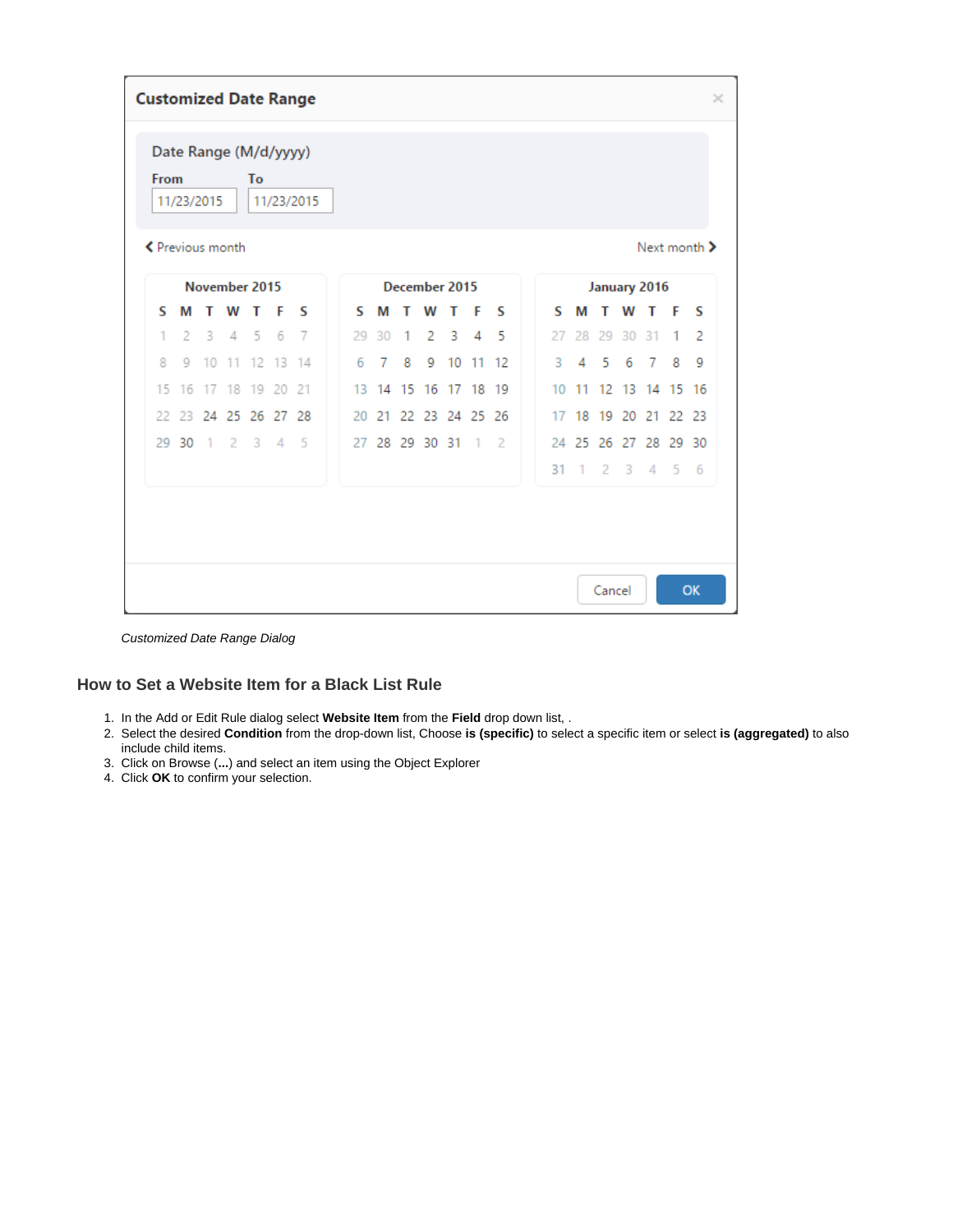| <b>Object Explorer</b>             | $\times$ |
|------------------------------------|----------|
| E.<br>$\blacksquare$ All           |          |
| SharePoint 2013<br>$\vert - \vert$ |          |
| $\Box$ SharePoint - 80             |          |
| El S <sup>b</sup> Home             |          |
| <b>El S</b> <sup>b</sup> My Site   |          |
| Personal Spaces<br>٠               |          |
|                                    |          |
|                                    |          |
|                                    |          |
|                                    |          |
|                                    |          |
|                                    |          |
|                                    |          |
| Cancel                             | OK       |

Website Item Object Explorer Dialog

# <span id="page-4-0"></span>**How to Set a User Criterion for a Black List Rule**

- 1. In the Add or Edit Rule dialog select **User Name** or **Authentication Group** from the **Field** drop down list, .
- 2. Select the desired **Condition** from the drop-down list.
- 3. Click on Browse (**...**) and search for and select the desired user/group.
- 4. Click **OK** to confirm your selection.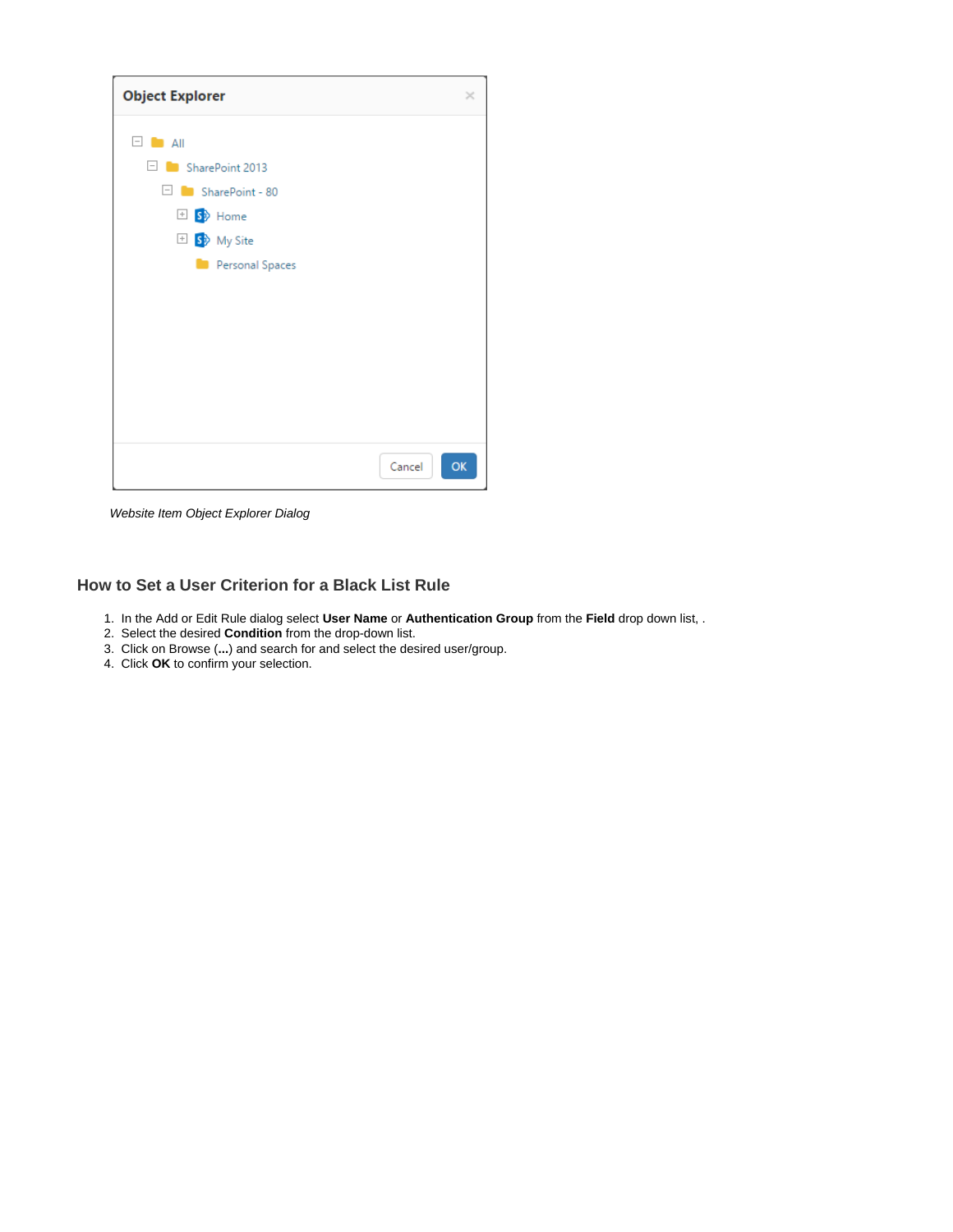|                        | <b>Select User Name</b>                                                                          |  |        | ×      |
|------------------------|--------------------------------------------------------------------------------------------------|--|--------|--------|
| Name:                  | ab                                                                                               |  |        | Search |
| <b>Search Results:</b> |                                                                                                  |  |        |        |
|                        | MYCOMPANY\abihol<br>MYCOMPANY\abrals<br>MYCOMPANY\abrcas<br>MYCOMPANY\abrgis<br>MYCOMPANY\abrhar |  |        |        |
|                        |                                                                                                  |  | Cancel | OK     |

Select User Name Dialog

## <span id="page-5-0"></span>**How to Set a URL Criterion for a Black List Rule**

- 1. In the Add or Edit Rule dialog select **URL** from the **Field** drop down list, .
- 2. Select the desired **Condition** from the drop-down list.
- 3. Enter a URL address in the **Value** text box.
- 4. Click **Save** to confirm your selection.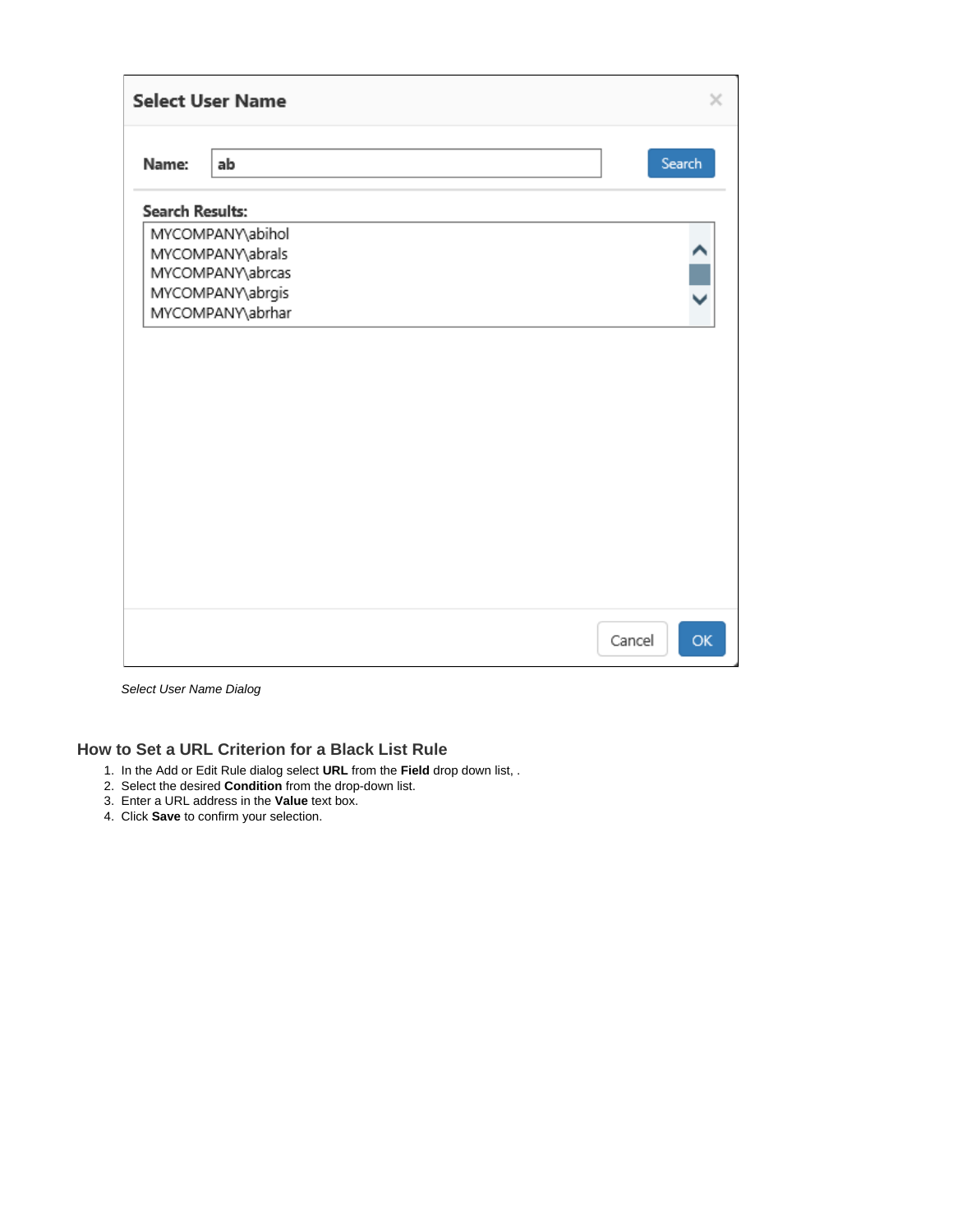| <b>Edit Rule</b>                                                                     |            |   |                                    | $\times$ |
|--------------------------------------------------------------------------------------|------------|---|------------------------------------|----------|
| Name:<br><b>Exclude test URL</b>                                                     |            |   |                                    |          |
| <b>Description:</b>                                                                  |            |   |                                    |          |
| Define more criteria:<br>Field:                                                      | Condition: |   | Value:                             |          |
| URL<br>7<br><b>Add to List</b>                                                       | contains   | 7 | http://mycompany.com/test          |          |
| Filter events that match these criteria:<br>URL contains 'http://mycompany.com/test' |            |   | ÷.                                 |          |
|                                                                                      |            |   | Remove<br>$\overline{\phantom{a}}$ |          |
|                                                                                      |            |   | Cancel<br>Save                     |          |

Setting a URL Criterion for a Black List Rule

### <span id="page-6-0"></span>**How to Set a Web Server IP Address Criterion for a Black List Rule**

- 1. In the Add or Edit Rule dialog select **Web Server IP Address** from the **Field** drop down list.
- 2. Select the desired **Condition** from the drop-down list.
- 3. Enter an IP address in the **Value** text box.
- 4. Click **Save** to confirm your selection.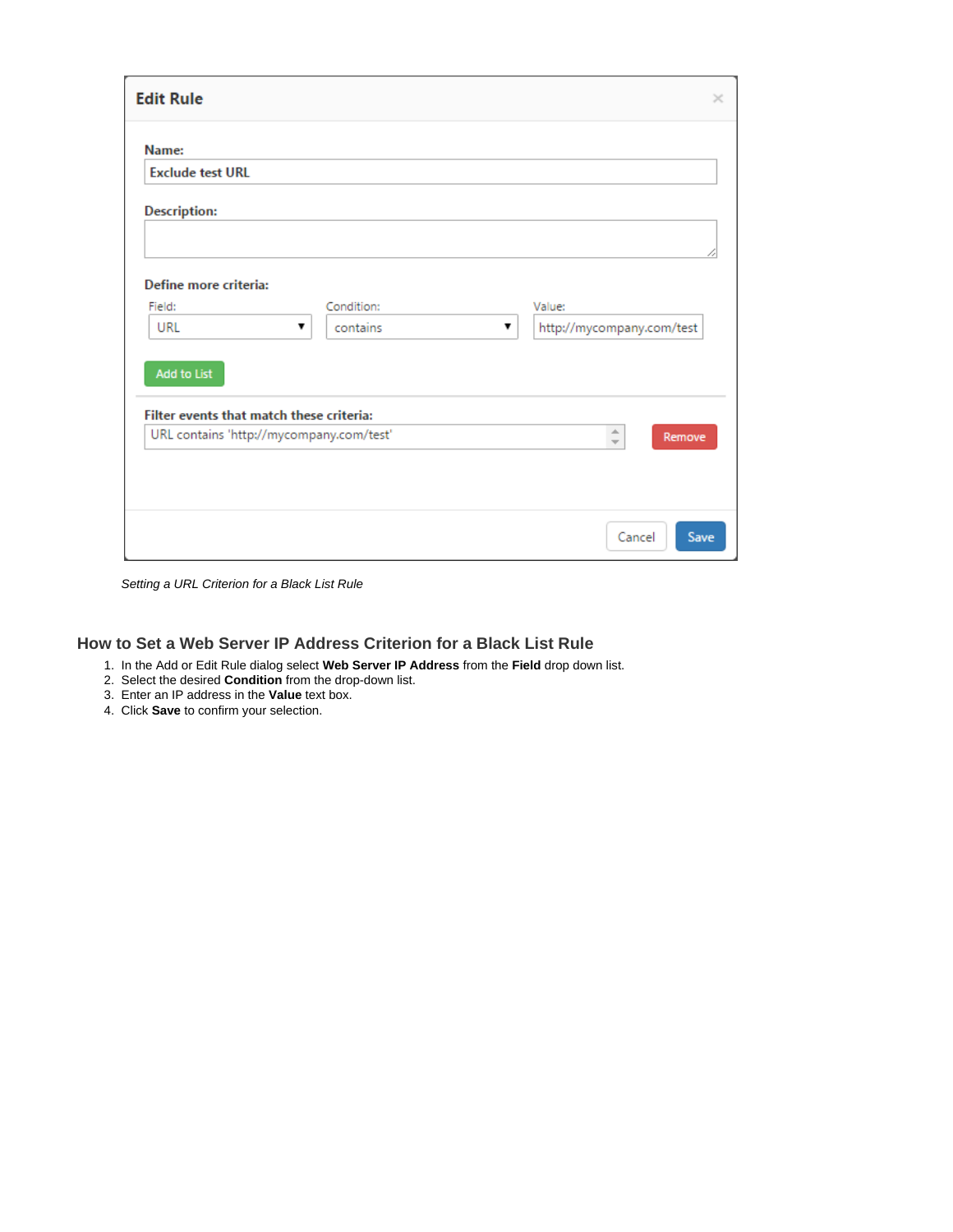| <b>Add Rule</b>                              |             |   |          |           | $\times$ |
|----------------------------------------------|-------------|---|----------|-----------|----------|
| Name:<br><b>Our Web Server</b>               |             |   |          |           |          |
| <b>Description:</b>                          |             |   |          |           |          |
|                                              |             |   |          |           |          |
| Define more criteria:<br>Field:              | Condition:  |   | Value:   |           |          |
| Web Server IP Address ▼                      | begins with | ▼ | 192.161. |           |          |
| Add                                          |             |   |          |           |          |
| Filter events that match these criteria:     |             |   |          |           |          |
| Web Server IP Address begins with '192.161.' |             |   |          | $\hat{=}$ | Remove   |
|                                              |             |   |          |           |          |
|                                              |             |   |          |           |          |
|                                              |             |   |          | Cancel    | Save     |

Setting a Web Server IP Address Criterion for a Black List Rule

#### <span id="page-7-0"></span>**How to Set a User Agent Criterion for a Black List Rule**

- 1. In the Add or Edit Rule dialog select **User Agent** from the **Field** drop-down list, .
- 2. Select the desired **Condition** from the drop-down list.
- 3. Enter a User Agent string in the **Value** text box.
- 4. Click **Save** to confirm your selection.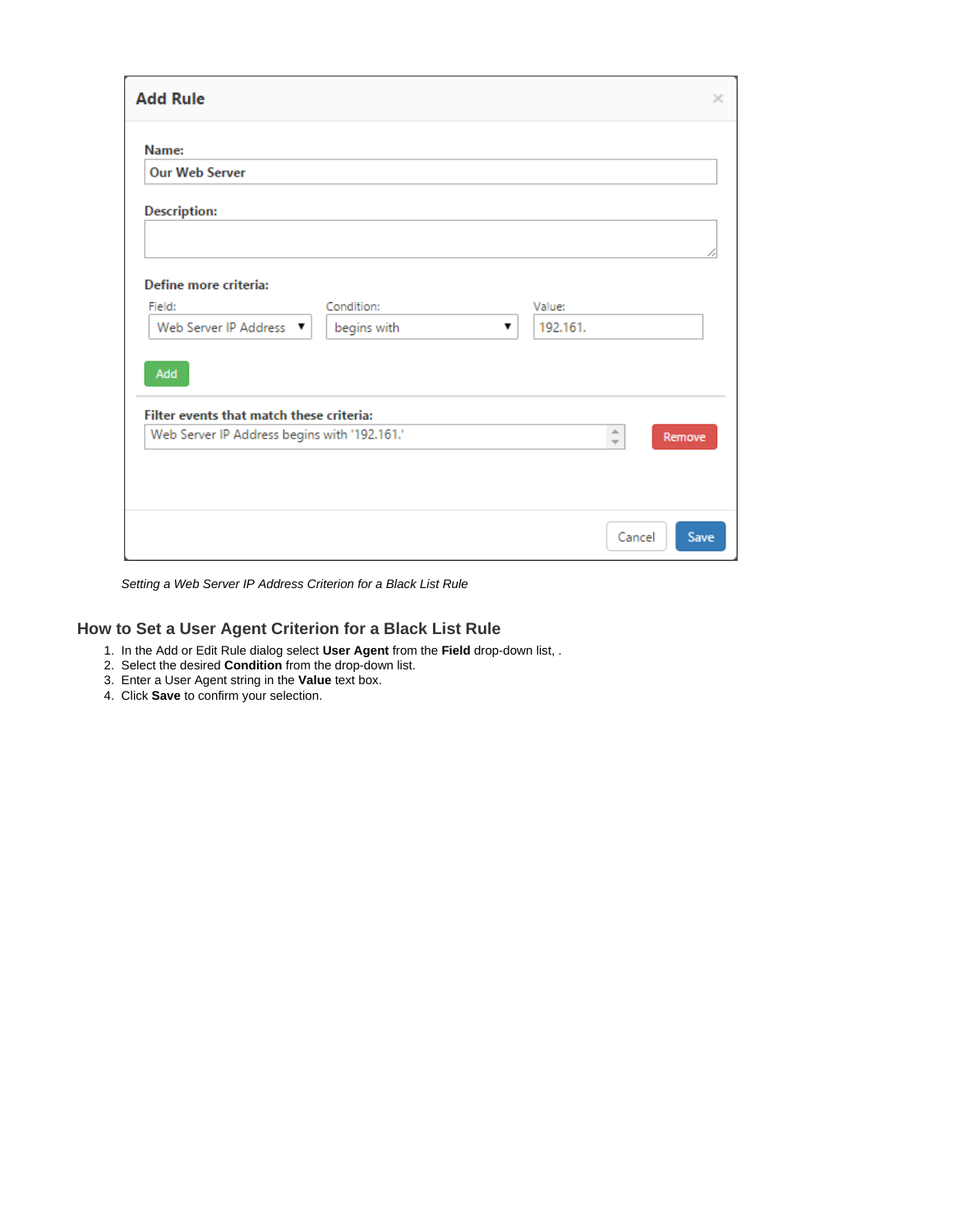| <b>Add Rule</b>                                      |                             |                       | ×                                  |
|------------------------------------------------------|-----------------------------|-----------------------|------------------------------------|
| Name:<br><b>iPhone Browser</b>                       |                             |                       |                                    |
| <b>Description:</b>                                  |                             |                       |                                    |
| Define more criteria:<br>Field:<br><b>User Agent</b> | Condition:<br>contains<br>▼ | Value:<br>iPhone<br>▼ | $\cdots$                           |
| Add<br>Filter events that match these criteria:      |                             |                       | $\triangle$                        |
| User Agent contains 'iPhone'                         |                             |                       | Remove<br>$\overline{\mathcal{M}}$ |
|                                                      |                             |                       | Cancel<br>Save                     |

Setting a User Agent Criterion for a Black List Rule

## <span id="page-8-0"></span>**How to Set a Client IP Address Criterion for a Black List Rule**

- 1. In the Add or Edit Rule dialog select **Client IP Address** from the **Field** drop down list.
- 2. Select the desired **Condition** from the drop-down list.
- 3. Enter an IP address in the **Value** text box.
- 4. Click **Save** to confirm your selection.